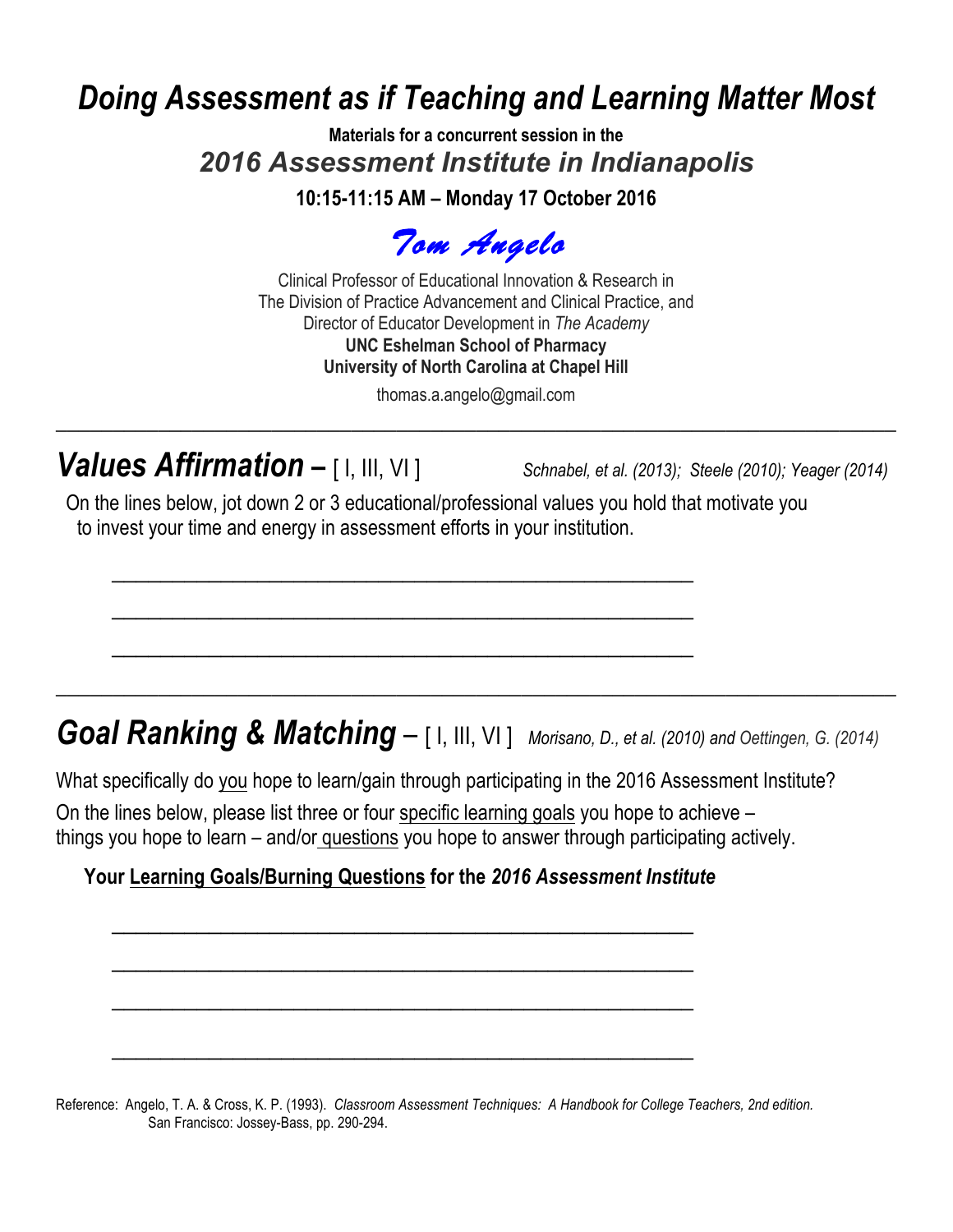### *Please do not attempt to answer these until you receive verbal directions.*

**1. Of 1st-year students at 4-year US colleges in Fall 2015, what percentage . . .**

| A. Graduated from a public school (not charter or magnet)? | %    |
|------------------------------------------------------------|------|
| B. Graduated from a charter/magnet public school?          | $\%$ |
| C. Graduated from a private religious/parochial school?    | $\%$ |

**2. Of those same students, about what percentage rated the following reasons as "very important" in deciding to go to college . . .** 

| A. To be able to get a better job?                         | %    |
|------------------------------------------------------------|------|
| B. To learn more about things that interest me?            | $\%$ |
| C. To get training for a specific career?                  | $\%$ |
| D. To gain a general education and appreciation for ideas? | $\%$ |
| E. To be able to make more money?                          | $\%$ |
| F. To prepare myself for graduate/professional school?     | $\%$ |
| G. To make me a more cultured person?                      | %    |

**3. Of those same students, what percentage thought they had a "very good chance" of doing the following in college . . .** 

| A. Socializing w/someone of different racial/ethnic group | $\%$ |
|-----------------------------------------------------------|------|
| B. Earning at least a B average?                          | $\%$ |
| C. Communicating regularly with professors?               | %    |
| D. Participating in student protests or demonstrations?   | $\%$ |
| 4. About what percentage of those 2015 FYs had a          |      |
| A. First parent with at least a 4-year degree?            | $\%$ |
| B. Second parent with at least a 4-year degree?           | %    |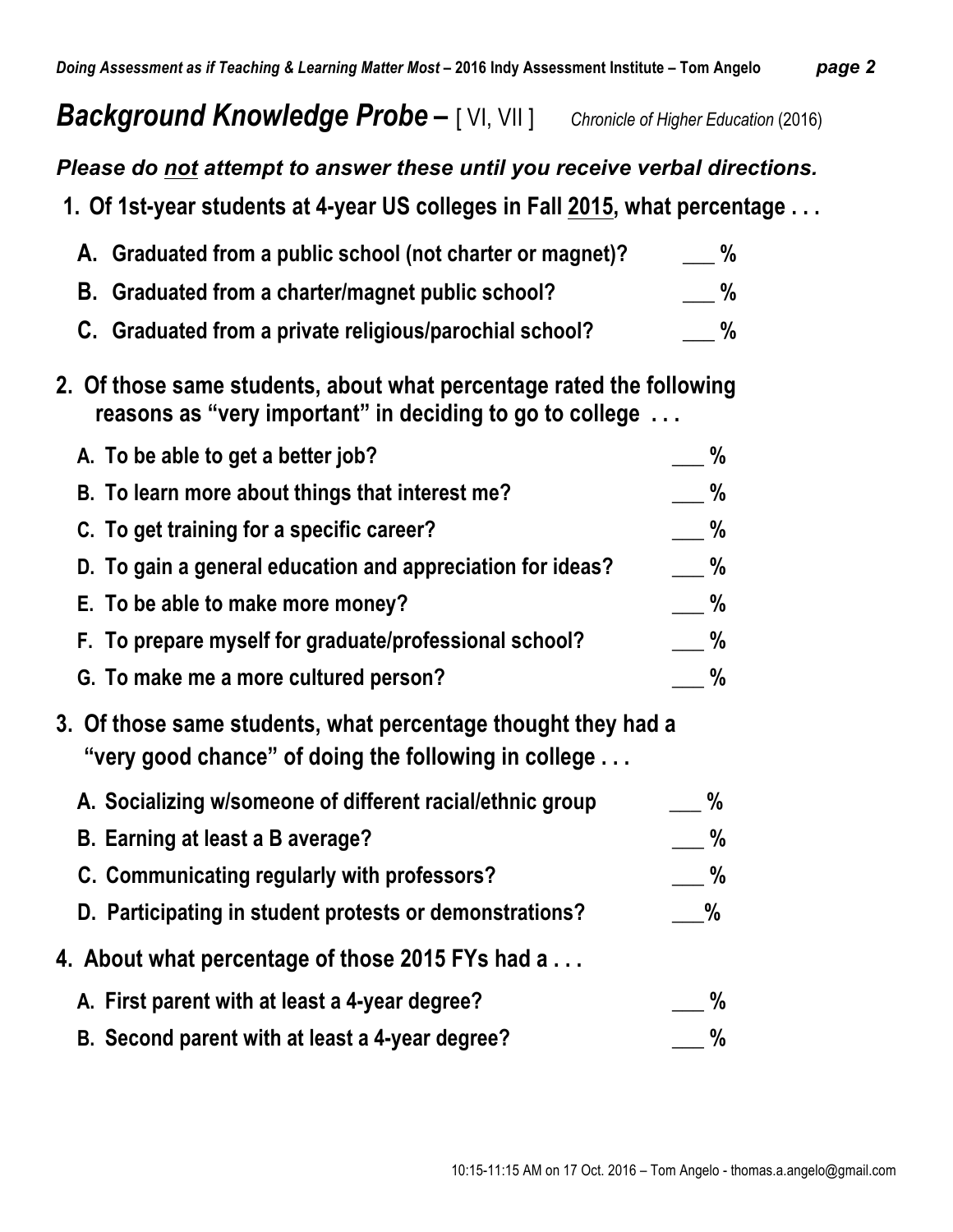# *SIX DIMENSIONS OF HIGHER LEARNING OUTCOMES* **–** [ II, III, IV, VII ]

**Approximate percentage of the total What percentage of** *their* **total assessment, grading & feedback** *you* **received assessment, grading & feedback during** *your* **own undergraduate** *your students* **will need during degree program focused on . . . 2016-2020 that focuses on . . .** 

| <b>FACTUAL LEARNING</b><br>Learning What (Level 1)<br><b>Learning facts and principles</b>                                 |  |
|----------------------------------------------------------------------------------------------------------------------------|--|
| <b>CONCEPTUAL LEARNING</b><br>Learning What (Level 2)<br>Learning concepts and theories                                    |  |
| <b>PROCEDURAL LEARNING</b><br>Learning How<br><b>Learning skills and procedures</b>                                        |  |
| <b>CONDITIONAL LEARNING</b><br>Learning When and Where<br><b>Learning applications</b>                                     |  |
| <b>METACOGNITIVE LEARNING</b><br>Learning How to Learn<br>Learning to direct and manage<br>one's own learning              |  |
| <b>REFLECTIVE LEARNING</b><br>Learning Why (and Why Not)<br>Developing self-knowledge,<br>cultural awareness, ethics, etc. |  |

 **100% 100%**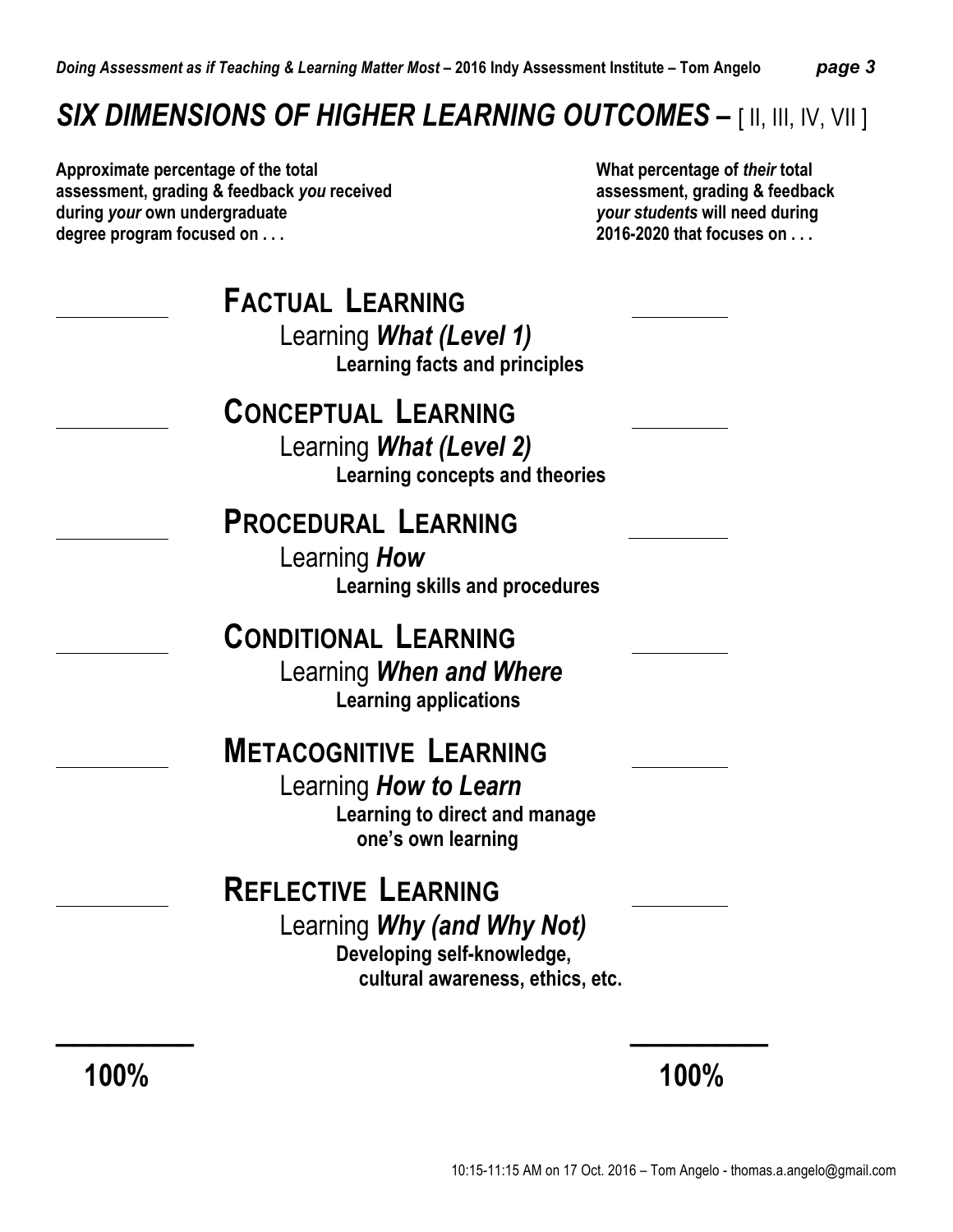# *Plus-Minus-Question Mark Technique* **–** [ II, VII ]

 **Some key terms and concepts that** *might* **be of use . . .** 

- **Formative and summative assessment**
- **Backward design**
- **Constructive alignment**
- **Gap analysis**
- **Performative tasks**
- **Implicit bias**
- *Bus Test, Parrot Test,* **and** *Parking Lot Test*
- **Cognitive load**
- **Metacognition**
- *The Dance Floor* **and** *The Balcony*
- **Deliberate practice**
- **Novice-Expert differences**

### *Seven Research-based Guidelines for Assessment to Improve Teaching & Learning*

 $\_$  , and the set of the set of the set of the set of the set of the set of the set of the set of the set of the set of the set of the set of the set of the set of the set of the set of the set of the set of the set of th

- **I. Build shared trust**. *Begin by lowering personal, interpersonal and organizational barriers to risk taking and change.*
- **II. Build shared language and concepts**. *Develop a collective understanding of the key terms and concepts (mental models) needed for transformation.*
- **III. Build shared goals and motivation**. *Collectively determine goals worth working toward, problems worth solving and questions worth answering – and consider the likely costs and benefits.*
- **IV. Design backward and work forward.** *Design backward from that shared vision and long-term goals to develop coherent outcomes, strategies, and activities.*
- **V. Think and act systematically and sustainably.** *Analyze the opportunities and limitations presented by system(s) within which we operate and seek connections and applications to those larger worlds.*
- **VI. Take a scholarly approach.** *Apply what has already been learned about individual and organizational learning, change and assessment to inform, explain, and examine your plans and strategies.*
- **VII. Don't assume, ask.** *Practice what we preach***.** *Make the implicit explicit – especially implicit biases.*  *Demonstrate the value of assessment by using it ourselves – and on ourselves.*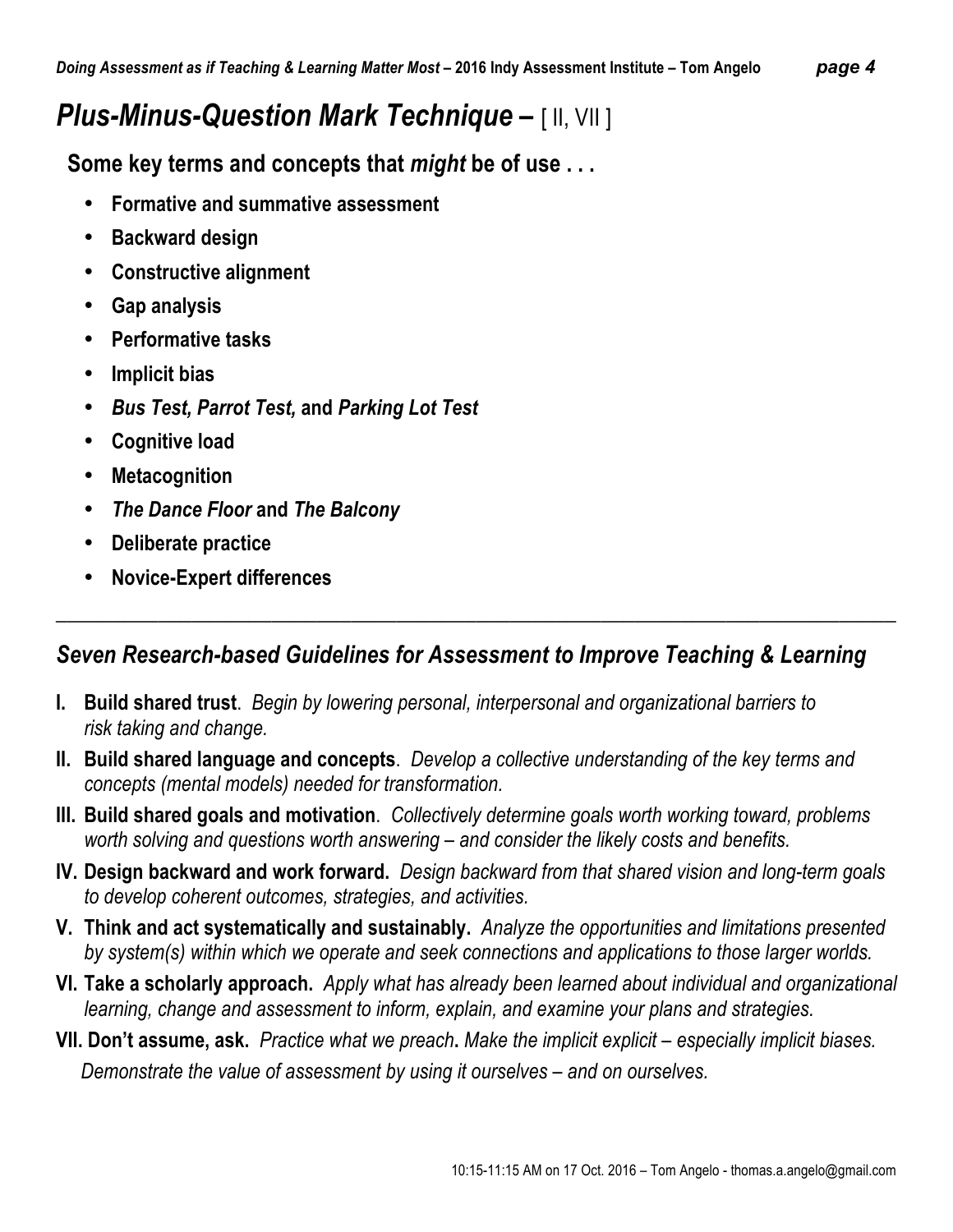# *Bloom's Cognitive Domain Taxonomy (Revised)* Anderson & Krathwohl (2001)

### **(6) CREATE**

**Generate, Plan, Synthesize, Produce the New**

### **(5) EVALUATE**

**Critique or Judge based on Explicit Standards/Criteria**

#### **(4) ANALYSE**

**Break Down, Relate Parts and Whole, Organize** 

#### **(3) APPLY**

**Follow Procedures to Solve Problems or Carry Out Tasks**

### **(2) UNDERSTAND**

**Connect New Learning to Prior Knowledge by Interpreting, Classifying, Comparing, Summarizing, etc.**

### **(1) REMEMBER**

**Elaborate, Encode, and Retrieve Information from Long-term Memory**

### *"Blooming" - Categorizing Questions by Bloom's Taxonomy* **–** [ II, IV, VI ] Cook, E., et al. (2013)

**Directions:** Using the numbers 1-6 to represent the levels of Bloom's revised taxonomy (above), please identify the level of each question below.

- \_\_\_A. Give an example of "seasonal change"
- \_\_\_B. Why do the Earth's seasons change?
- \_\_\_C. What causes the Earth's seasons to change? (Explain how it works.)
- \_\_\_D. When it is winter in Indianapolis, USA, what season is it on Ipanema Beach in Brazil?
- \_\_\_E. Where on Earth would you predict the greatest seasonal variation? Why?
- \_\_\_F. What contribution, if any, will global warming likely make to seasonal change? Explain your reasoning.
	- \_\_\_G. What would happen to seasonal change in Indianapolis, IN, if the Earth's degree of tilt on its axis changed to:
		- i. 45 degrees?
		- ii. 90 degrees?
		- iii. 180 degrees?
		- iv. 0 degrees?
	- \_\_\_H. If the Earth's orbit moved it significantly further away from the Sun, what difference, if any, would you predict that increased distance would make to seasonal change? Explain your answer.
- \_\_\_I. If you were teaching how and why the seasons change to a 5-year-old, how would you explain it?
- \_\_\_J. If astronomers discovered an Earth-like planet with no seasonal variation, what would you predict about that planet's orbit, etc.? Explain your reasoning.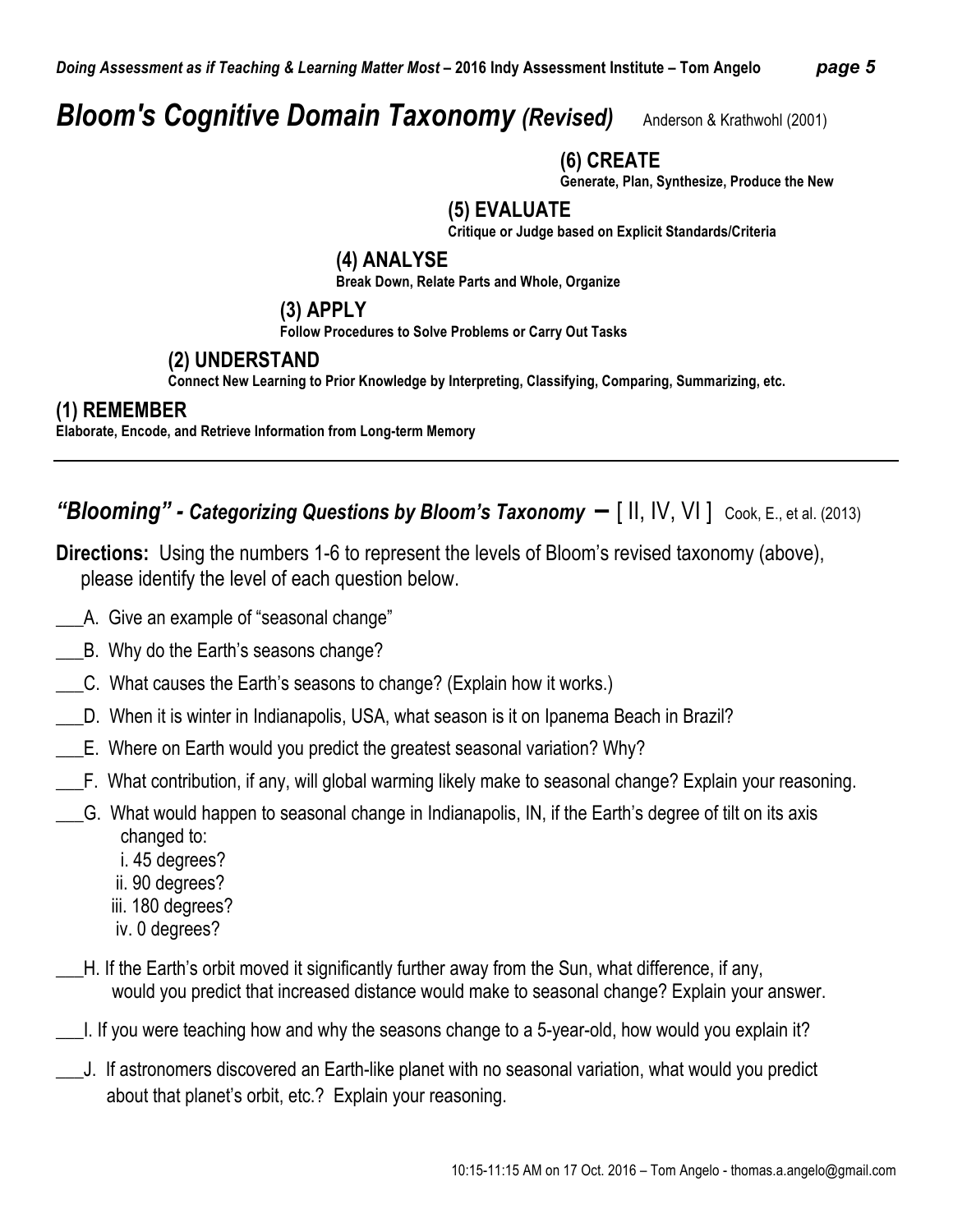# **Bondy's Clinical Performance (Skills) Rating Scale** Bondy, K.N. (1983)

#### **(6) EXPERT INSTRUCTOR \***

 **Safe – Very Proficient – Capable of assessing, demonstrating, instructing & supporting learners in levels 1-5**

#### **(5) INDEPENDENT**

 **Safe – Very Proficient – Requires no support**

#### **(4) SUPERVISED**

 **Safe – Proficient – Requires only occasional support and direction**

#### **(3) ASSISTED**

 **Safe – Mostly Proficient – Requires frequent support and direction**

#### **(2) MARGINAL**

 **Safe only when supervised – Unskilled – Requires continuous support and direction**

#### **(1) DEPENDENT**

 **Unsafe & Unaware – Unable to demonstrate skill – Requires direct instruction and continuous support**

*\** **Level Six is not in the original Bondy Scale, but is implicit in its use as a criterion-based assessment tool.**

## *Skills Self-Assessment Exercise* **–** [ II, IV, VI ]

Using the Bondy Scale above, and thinking of skills you already possess and your current levels of competence, confidence and independence in those skills: Identify at least one of your skills in which you are currently "Dependent," another skill(s) in which you are "Marginal," and so on all the way up.

| <b>Bondy Levels</b>          | My Skills at each Bondy level |
|------------------------------|-------------------------------|
| <b>Expert Instructor (6)</b> |                               |
| Independent (5)              |                               |
| Supervised (4)               |                               |
| Assisted (3)                 |                               |
| <b>Marginal (2)</b>          |                               |
| Dependent (1)                |                               |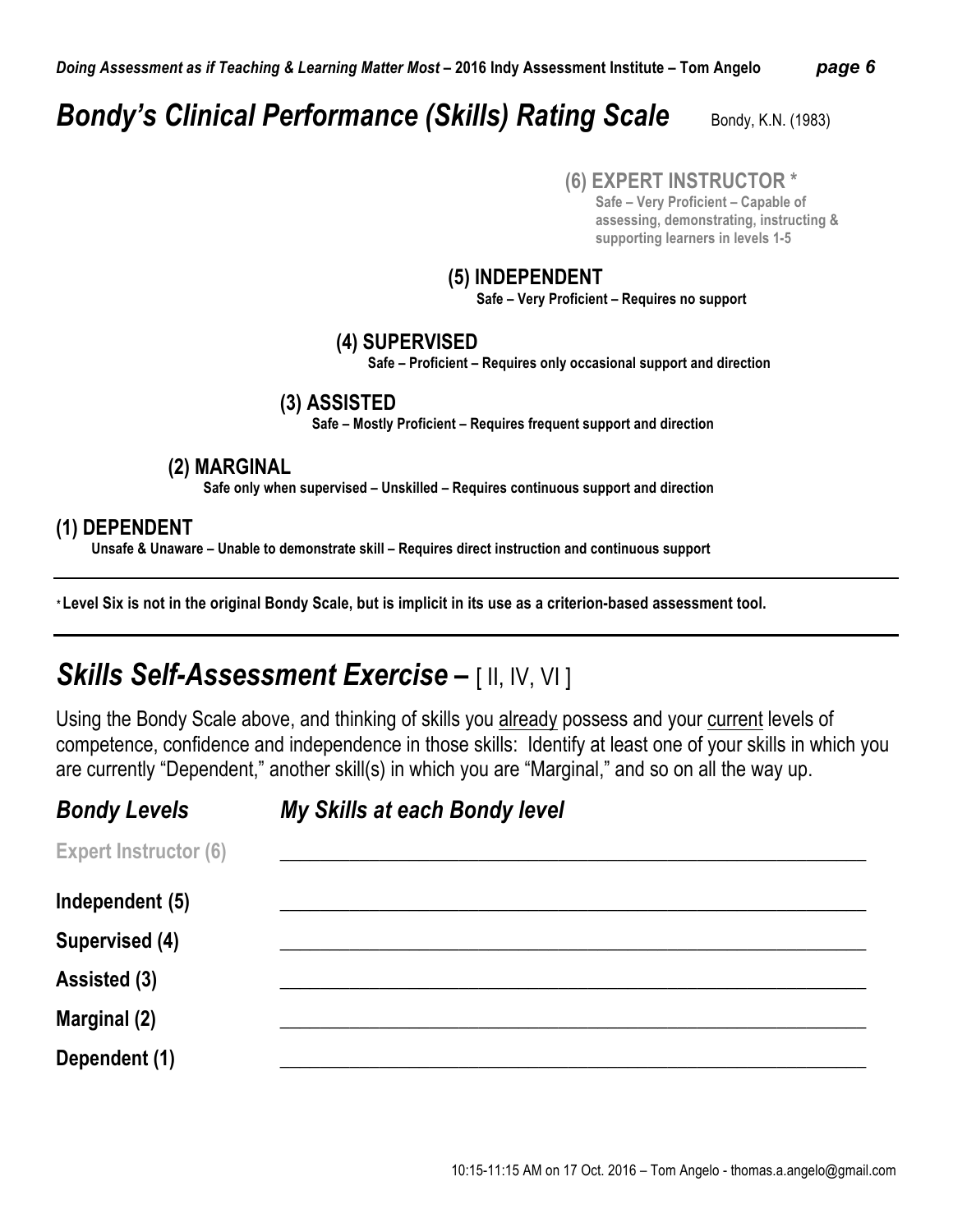### A Detailed Assessment/Grading Rubric *Macroeconomics Essay Grading Grid* **–** [ I, IV, V ] *Rhodes, T.L. (2010)*

**Assignment:** Write a well-structured, enlightened critical essay about current economic conditions that demonstrates command of existing economic knowledge, appropriate interpretation and application of that knowledge, and demonstrates appropriate use of data and argumentation to support well-reasoned policy recommendations.

**Basic Questions:** What is the current macroeconomic situation in the U.S.? What is the likely prognosis for the next 12 to 24 months? What are your economic policy recommendations?

| <b>Criterion</b><br>Vissing or fail<br>Distinguished<br>ਵੂੰ<br>Unsatisfactory<br><b>Expectations</b><br>Expectations<br>Meets some<br>Expectations<br>᠊ᢛ<br><b>Exceeds</b><br>minimum r<br><b>Meets</b><br>$\mathbf{z}$<br>10<br>8<br>4<br>$\mathbf{o}$<br><b>Structure</b><br>6<br>Meets all minimum requirements<br>Executive summary is effective & concise<br>Introduction clearly lays out a roadmap for<br>the paper and places the information in<br>context<br>Body addresses all the Basic Questions,<br>includes the argumentation and data<br>Conclusion provides summary and closure<br>Content<br>Knowledge<br>30<br>24<br>18<br>12<br>O<br>6<br><b>Command of existing economic knowledge</b><br>Use of terms, theories, and data are<br>Informed judgment demonstrated by<br>selection of terms, theories and data (shown<br>by the exclusion irrelevant and inclusion of<br>32<br>24<br>16<br>40<br>8<br>O<br><b>Argumentation</b><br>Argument flows logically so that early<br>statements lay the foundation for later<br>statements and the reader is quided through<br>the arguments<br>Appropriate application of theory is used to |                                              |  |  |  |
|---------------------------------------------------------------------------------------------------------------------------------------------------------------------------------------------------------------------------------------------------------------------------------------------------------------------------------------------------------------------------------------------------------------------------------------------------------------------------------------------------------------------------------------------------------------------------------------------------------------------------------------------------------------------------------------------------------------------------------------------------------------------------------------------------------------------------------------------------------------------------------------------------------------------------------------------------------------------------------------------------------------------------------------------------------------------------------------------------------------------------------------------------------|----------------------------------------------|--|--|--|
|                                                                                                                                                                                                                                                                                                                                                                                                                                                                                                                                                                                                                                                                                                                                                                                                                                                                                                                                                                                                                                                                                                                                                         |                                              |  |  |  |
|                                                                                                                                                                                                                                                                                                                                                                                                                                                                                                                                                                                                                                                                                                                                                                                                                                                                                                                                                                                                                                                                                                                                                         |                                              |  |  |  |
|                                                                                                                                                                                                                                                                                                                                                                                                                                                                                                                                                                                                                                                                                                                                                                                                                                                                                                                                                                                                                                                                                                                                                         |                                              |  |  |  |
|                                                                                                                                                                                                                                                                                                                                                                                                                                                                                                                                                                                                                                                                                                                                                                                                                                                                                                                                                                                                                                                                                                                                                         |                                              |  |  |  |
|                                                                                                                                                                                                                                                                                                                                                                                                                                                                                                                                                                                                                                                                                                                                                                                                                                                                                                                                                                                                                                                                                                                                                         |                                              |  |  |  |
|                                                                                                                                                                                                                                                                                                                                                                                                                                                                                                                                                                                                                                                                                                                                                                                                                                                                                                                                                                                                                                                                                                                                                         |                                              |  |  |  |
|                                                                                                                                                                                                                                                                                                                                                                                                                                                                                                                                                                                                                                                                                                                                                                                                                                                                                                                                                                                                                                                                                                                                                         |                                              |  |  |  |
|                                                                                                                                                                                                                                                                                                                                                                                                                                                                                                                                                                                                                                                                                                                                                                                                                                                                                                                                                                                                                                                                                                                                                         |                                              |  |  |  |
|                                                                                                                                                                                                                                                                                                                                                                                                                                                                                                                                                                                                                                                                                                                                                                                                                                                                                                                                                                                                                                                                                                                                                         |                                              |  |  |  |
|                                                                                                                                                                                                                                                                                                                                                                                                                                                                                                                                                                                                                                                                                                                                                                                                                                                                                                                                                                                                                                                                                                                                                         |                                              |  |  |  |
|                                                                                                                                                                                                                                                                                                                                                                                                                                                                                                                                                                                                                                                                                                                                                                                                                                                                                                                                                                                                                                                                                                                                                         |                                              |  |  |  |
|                                                                                                                                                                                                                                                                                                                                                                                                                                                                                                                                                                                                                                                                                                                                                                                                                                                                                                                                                                                                                                                                                                                                                         |                                              |  |  |  |
|                                                                                                                                                                                                                                                                                                                                                                                                                                                                                                                                                                                                                                                                                                                                                                                                                                                                                                                                                                                                                                                                                                                                                         |                                              |  |  |  |
|                                                                                                                                                                                                                                                                                                                                                                                                                                                                                                                                                                                                                                                                                                                                                                                                                                                                                                                                                                                                                                                                                                                                                         |                                              |  |  |  |
|                                                                                                                                                                                                                                                                                                                                                                                                                                                                                                                                                                                                                                                                                                                                                                                                                                                                                                                                                                                                                                                                                                                                                         |                                              |  |  |  |
|                                                                                                                                                                                                                                                                                                                                                                                                                                                                                                                                                                                                                                                                                                                                                                                                                                                                                                                                                                                                                                                                                                                                                         |                                              |  |  |  |
|                                                                                                                                                                                                                                                                                                                                                                                                                                                                                                                                                                                                                                                                                                                                                                                                                                                                                                                                                                                                                                                                                                                                                         |                                              |  |  |  |
|                                                                                                                                                                                                                                                                                                                                                                                                                                                                                                                                                                                                                                                                                                                                                                                                                                                                                                                                                                                                                                                                                                                                                         |                                              |  |  |  |
|                                                                                                                                                                                                                                                                                                                                                                                                                                                                                                                                                                                                                                                                                                                                                                                                                                                                                                                                                                                                                                                                                                                                                         |                                              |  |  |  |
|                                                                                                                                                                                                                                                                                                                                                                                                                                                                                                                                                                                                                                                                                                                                                                                                                                                                                                                                                                                                                                                                                                                                                         |                                              |  |  |  |
|                                                                                                                                                                                                                                                                                                                                                                                                                                                                                                                                                                                                                                                                                                                                                                                                                                                                                                                                                                                                                                                                                                                                                         |                                              |  |  |  |
|                                                                                                                                                                                                                                                                                                                                                                                                                                                                                                                                                                                                                                                                                                                                                                                                                                                                                                                                                                                                                                                                                                                                                         |                                              |  |  |  |
|                                                                                                                                                                                                                                                                                                                                                                                                                                                                                                                                                                                                                                                                                                                                                                                                                                                                                                                                                                                                                                                                                                                                                         |                                              |  |  |  |
|                                                                                                                                                                                                                                                                                                                                                                                                                                                                                                                                                                                                                                                                                                                                                                                                                                                                                                                                                                                                                                                                                                                                                         | make argument; clearly links theory and data |  |  |  |
| to conclusions                                                                                                                                                                                                                                                                                                                                                                                                                                                                                                                                                                                                                                                                                                                                                                                                                                                                                                                                                                                                                                                                                                                                          |                                              |  |  |  |
| Arguments are persuasive focuses on key                                                                                                                                                                                                                                                                                                                                                                                                                                                                                                                                                                                                                                                                                                                                                                                                                                                                                                                                                                                                                                                                                                                 |                                              |  |  |  |
| points, does not wonder, uses no                                                                                                                                                                                                                                                                                                                                                                                                                                                                                                                                                                                                                                                                                                                                                                                                                                                                                                                                                                                                                                                                                                                        |                                              |  |  |  |
| unnecessary verbiage                                                                                                                                                                                                                                                                                                                                                                                                                                                                                                                                                                                                                                                                                                                                                                                                                                                                                                                                                                                                                                                                                                                                    |                                              |  |  |  |
| Alternative policies, arguments, conclusions                                                                                                                                                                                                                                                                                                                                                                                                                                                                                                                                                                                                                                                                                                                                                                                                                                                                                                                                                                                                                                                                                                            |                                              |  |  |  |
| and generalizations are noted where they exist                                                                                                                                                                                                                                                                                                                                                                                                                                                                                                                                                                                                                                                                                                                                                                                                                                                                                                                                                                                                                                                                                                          |                                              |  |  |  |
| and addressed; differences of opinion,                                                                                                                                                                                                                                                                                                                                                                                                                                                                                                                                                                                                                                                                                                                                                                                                                                                                                                                                                                                                                                                                                                                  |                                              |  |  |  |
| supported by evidence, are also discussed                                                                                                                                                                                                                                                                                                                                                                                                                                                                                                                                                                                                                                                                                                                                                                                                                                                                                                                                                                                                                                                                                                               |                                              |  |  |  |
|                                                                                                                                                                                                                                                                                                                                                                                                                                                                                                                                                                                                                                                                                                                                                                                                                                                                                                                                                                                                                                                                                                                                                         |                                              |  |  |  |
| Data used is reliable, valid, and pertinent; it                                                                                                                                                                                                                                                                                                                                                                                                                                                                                                                                                                                                                                                                                                                                                                                                                                                                                                                                                                                                                                                                                                         |                                              |  |  |  |
| provides effective support; no superficial                                                                                                                                                                                                                                                                                                                                                                                                                                                                                                                                                                                                                                                                                                                                                                                                                                                                                                                                                                                                                                                                                                              |                                              |  |  |  |
| information or tangential data muddies the                                                                                                                                                                                                                                                                                                                                                                                                                                                                                                                                                                                                                                                                                                                                                                                                                                                                                                                                                                                                                                                                                                              |                                              |  |  |  |
| argument                                                                                                                                                                                                                                                                                                                                                                                                                                                                                                                                                                                                                                                                                                                                                                                                                                                                                                                                                                                                                                                                                                                                                |                                              |  |  |  |
| <b>Striving for Excellence and Creativity</b><br>20<br>16<br>12<br>8<br>4<br>O                                                                                                                                                                                                                                                                                                                                                                                                                                                                                                                                                                                                                                                                                                                                                                                                                                                                                                                                                                                                                                                                          |                                              |  |  |  |
| <b>Presentation</b> is neat and professional; all                                                                                                                                                                                                                                                                                                                                                                                                                                                                                                                                                                                                                                                                                                                                                                                                                                                                                                                                                                                                                                                                                                       |                                              |  |  |  |
| visuals used are well labeled, clear, and                                                                                                                                                                                                                                                                                                                                                                                                                                                                                                                                                                                                                                                                                                                                                                                                                                                                                                                                                                                                                                                                                                               |                                              |  |  |  |
| effective conveying information better than                                                                                                                                                                                                                                                                                                                                                                                                                                                                                                                                                                                                                                                                                                                                                                                                                                                                                                                                                                                                                                                                                                             |                                              |  |  |  |
| words; text contains no errors and is easy to                                                                                                                                                                                                                                                                                                                                                                                                                                                                                                                                                                                                                                                                                                                                                                                                                                                                                                                                                                                                                                                                                                           |                                              |  |  |  |
| read & understand                                                                                                                                                                                                                                                                                                                                                                                                                                                                                                                                                                                                                                                                                                                                                                                                                                                                                                                                                                                                                                                                                                                                       |                                              |  |  |  |
| <b>Creativity - the paper clearly holds the</b>                                                                                                                                                                                                                                                                                                                                                                                                                                                                                                                                                                                                                                                                                                                                                                                                                                                                                                                                                                                                                                                                                                         |                                              |  |  |  |
| imprint of the author. Original thought is                                                                                                                                                                                                                                                                                                                                                                                                                                                                                                                                                                                                                                                                                                                                                                                                                                                                                                                                                                                                                                                                                                              |                                              |  |  |  |
| demonstrated by innovative organization, the                                                                                                                                                                                                                                                                                                                                                                                                                                                                                                                                                                                                                                                                                                                                                                                                                                                                                                                                                                                                                                                                                                            |                                              |  |  |  |
| integration of concepts and ideas, the use of                                                                                                                                                                                                                                                                                                                                                                                                                                                                                                                                                                                                                                                                                                                                                                                                                                                                                                                                                                                                                                                                                                           |                                              |  |  |  |
| new approaches, the novel use of visuals, or                                                                                                                                                                                                                                                                                                                                                                                                                                                                                                                                                                                                                                                                                                                                                                                                                                                                                                                                                                                                                                                                                                            |                                              |  |  |  |

Thanks to Dr. Richard Stratton of the University of Akron for permission to use this example.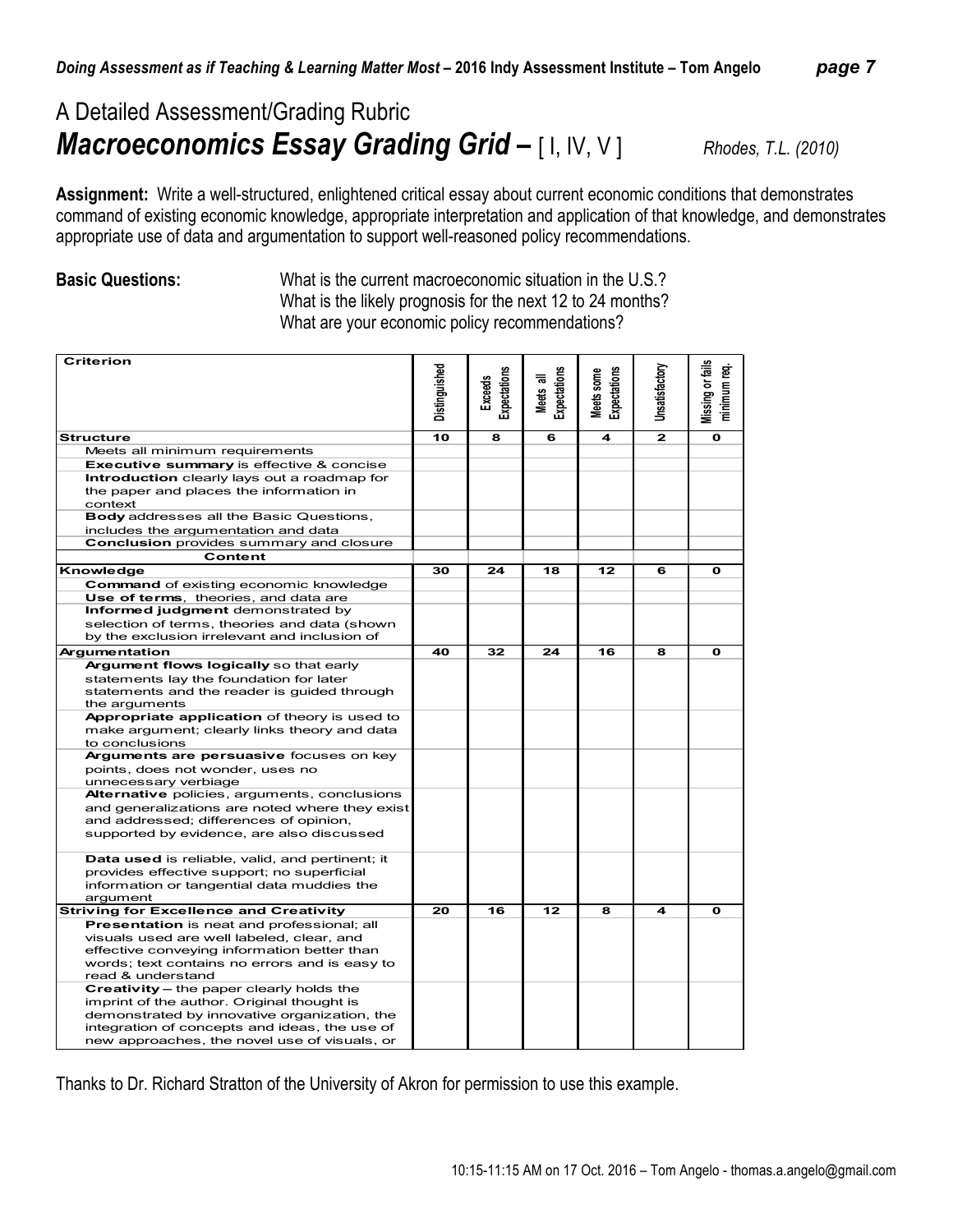# *Draft Questions for a Course/Teaching Feedback Form* **–** [ I, V, VI ]

| (1= Always, 2=Usually, 3=Sometimes, 4=Rarely, 5=Never, NA= Not Applicable)<br>Questions about yourself              |   |                |                |                |                |           |
|---------------------------------------------------------------------------------------------------------------------|---|----------------|----------------|----------------|----------------|-----------|
| 1.<br>I was self-motivated to learn this course material                                                            | 1 | $\overline{2}$ | 3              | 4              | 5              | <b>NA</b> |
| 2.<br>I was well-prepared for each class session                                                                    | 1 | $\overline{2}$ | $\mathfrak{Z}$ | 4              | 5              | <b>NA</b> |
| 3.<br>I asked the instructor for help/guidance when I needed it                                                     | 1 | $\overline{2}$ | 3              | 4              | 5              | <b>NA</b> |
| I invested enough time and energy to meet/exceed course requirements<br>4.                                          | 1 | $\overline{2}$ | 3              | 4              | 5              | <b>NA</b> |
| I participated actively and contributed thoughtfully in class sessions<br>5.                                        | 1 | $\overline{2}$ | 3              | 4              | 5              | <b>NA</b> |
| I attended class sessions and/or individual appointments<br>6.                                                      | 1 | $\overline{2}$ | 3              | 4              | $\overline{5}$ | <b>NA</b> |
| Overall, I gave my best possible effort to learning in this course<br>7.                                            | 1 | $\overline{2}$ | 3              | 4              | 5              | <b>NA</b> |
| Questions about the course<br>(1= Always, 2=Usually, 3=Sometimes, 4=Rarely, 5=Never, NA= Not Applicable)            |   |                |                |                |                |           |
| 8. The course was well-organized to help students learn                                                             | 1 | $\overline{2}$ | 3              | 4              | 5              | <b>NA</b> |
| 9. The objectives and criteria for meeting them were made clear                                                     | 1 | $\overline{2}$ | 3              | 4              | 5              | <b>NA</b> |
| 10. The assignments contributed to my learning                                                                      | 1 | $\overline{2}$ | 3              | 4              | 5              | <b>NA</b> |
| 11. The assessments/evaluations were clearly connected to the objectives                                            | 1 | $\overline{2}$ | $\mathfrak{Z}$ | $\overline{4}$ | 5              | <b>NA</b> |
| 12. The amount of work required was appropriate to the objectives                                                   | 1 | $\overline{2}$ | 3              | 4              | 5              | <b>NA</b> |
| 13. The level of intellectual challenge was high                                                                    | 1 | $\overline{2}$ | 3              | 4              | 5              | <b>NA</b> |
| (1= Always, 2=Usually, 3=Sometimes, 4=Rarely, 5=Never, NA= Not Applicable)<br>Questions about the instructor        |   |                |                |                |                |           |
| 14. The instructor clearly connected the course objectives/outcomes to                                              |   |                |                |                |                |           |
| course activities, assignments, and assessments                                                                     | 1 | $\overline{c}$ | 3              | 4              | 5              | <b>NA</b> |
| 15. The instructor encouraged me to connect my experience to the course                                             | 1 | $\overline{2}$ | 3              | 4              | 5              | <b>NA</b> |
| 16. The instructor provided clear and useful feedback to improve learning                                           | 1 | $\overline{2}$ | 3              | $\overline{4}$ | $\overline{5}$ | <b>NA</b> |
| 17. The instructor inspired interest and excitement in the course material                                          | 1 | $\overline{2}$ | 3              | 4              | $\overline{5}$ | <b>NA</b> |
| 18. The instructor was available and helpful when asked                                                             | 1 | $\overline{2}$ | 3              | 4              | 5              | <b>NA</b> |
| 19. The instructor communicated ideas and information clearly and effectively                                       | 1 | $\overline{2}$ | 3              | 4              | 5              | <b>NA</b> |
| 20. The instructor evaluated and graded fairly                                                                      | 1 | $\overline{2}$ | 3              | $\overline{4}$ | 5              | <b>NA</b> |
| 21. The instructor treated students and their ideas with respect                                                    | 1 | $\overline{2}$ | 3              | $\overline{4}$ | 5              | <b>NA</b> |
| 22. The instructor used required texts/other required materials effectively                                         | 1 | $\overline{2}$ | 3              | 4              | 5              | <b>NA</b> |
| Summary Questions: Compared w/ other courses/instructors: (1=extremely high, 2=high, 3=adequate, 4=low, 5=very low) |   |                |                |                |                |           |
| 23. Overall, I would rate the instructor's effectiveness as a teacher as                                            | 1 | 2              | 3              | 4              | 5              | <b>NA</b> |
| 24. Overall, I would rate the amount I learned in this course as                                                    | 1 | $\overline{2}$ | 3              | 4              | 5              | <b>NA</b> |
| 25. Overall, I would rate the value of what I learned in this course as                                             | 1 | $\overline{2}$ | 3              | $\overline{4}$ | 5              | <b>NA</b> |
| 26. Overall, I would rate the quality of this course as                                                             | 1 | $\overline{2}$ | 3              | 4              | 5              | <b>NA</b> |

27. My motivation to continue learning about this material in the future is 1 2 3 4 5 NA 28. The likelihood I'd recommend this course to a good friend is 1 2 3 4 5 NA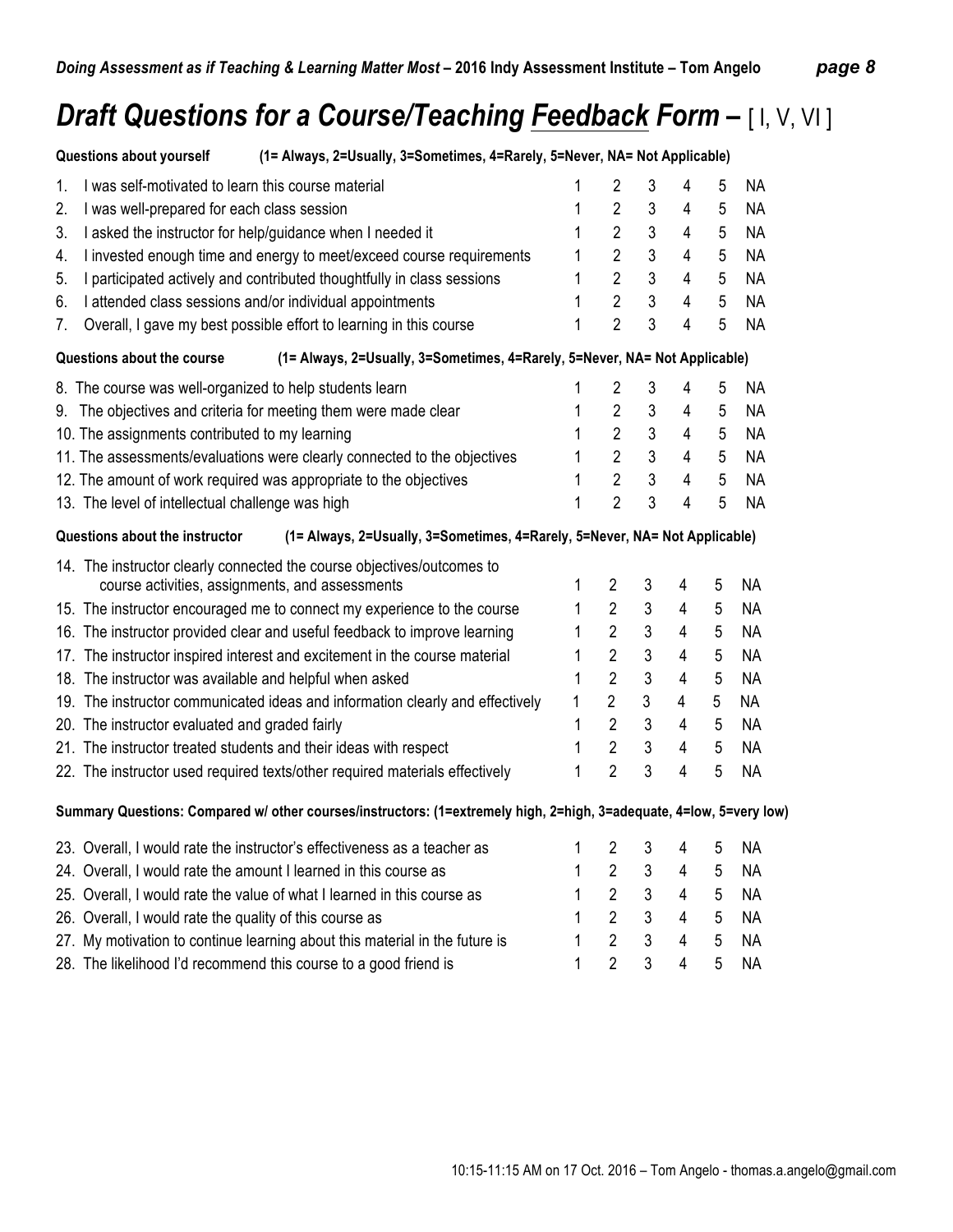# **Applications Card –** [ III, IV, V ] Angelo, T.A. & Cross, K.P. (1993)

*Interesting or promising*<br> *IDEAS/TECHNIQUES*<br> *APPLICATIONS of those IDEAS/TECHNIQUES APPLICATIONS of those ideas/techniques to my work* 

\_\_\_\_\_\_\_\_\_\_\_\_\_\_\_\_\_\_\_\_\_\_\_\_\_\_\_\_\_\_\_\_\_\_\_\_\_\_\_\_\_\_\_\_\_\_\_\_\_\_\_\_\_\_\_\_\_\_\_\_\_\_\_\_\_\_\_\_\_\_\_\_\_\_\_\_\_\_\_\_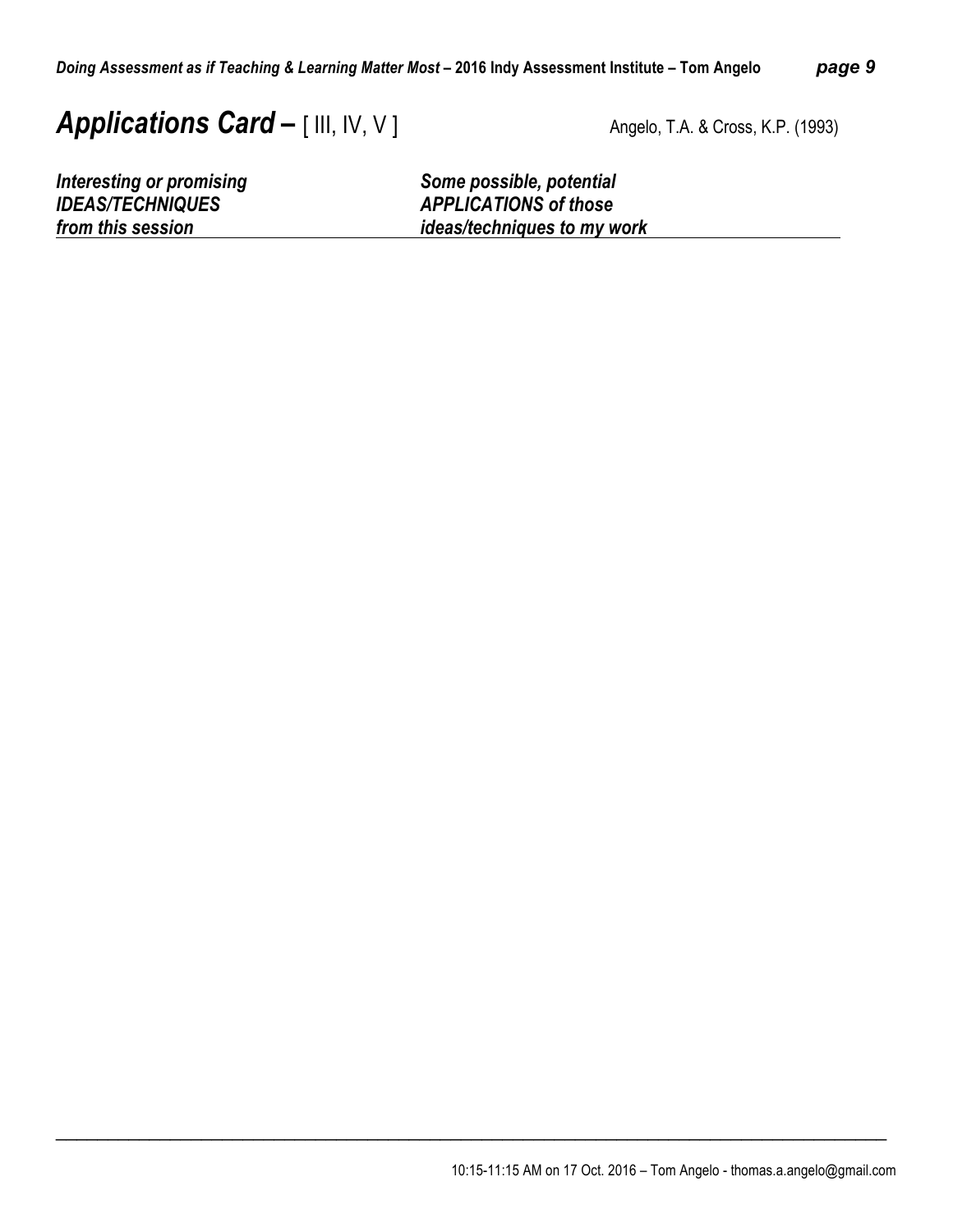### **A FEW USEFUL REFERENCES ON TEACHING, ASSESSMENT AND LEARNING –** [ VI ]

Adelman, C. (2015). *To Imagine a Verb: The Language and Syntax of Learning Outcomes Statements*. Occasional Paper #24. National Institute for Learning Outcomes Assessment. Downloaded from learningoutcomesassessment.org on 10/1/15.

- Anderson, L. & Krathwohl, D.R. (Eds.) (2001). *A Taxonomy for Learning, Teaching, and Assessment: A Revision of Bloom's Taxonomy of Educational Objectives (Abridged Ed.).* New York: Allyn & Bacon.
- Angelo, T. (2012). Designing subjects for learning: Practical, research-based principles and guidelines. In Hunt, L. & Chalmers, D. *University Teaching in Focus: A Learning-centred Approach*. London: Routledge, 93-111.
- Angelo, T.A. & Cross, K.P. (1993). *Classroom Assessment Techniques, 2nd Ed*. San Francisco: Jossey-Bass.
- Bondy, K.N. (1983). Criterion-referenced definitions for rating scales in clinical evaluation. *Journal of Nursing Evaluation, 22*(9), 376-382.

Chronicle of Higher Education. (2016). *Almanac of Higher Education 2015-16*. Washington, DC: Chronicle of Higher Education.

- Cook, E., Kennedy, E. & McGuire, S.Y. (2013). Effect of teaching metacognitive learning strategies on performance in general chemistry courses. *J. Chem. Educ. 90* (8), 961-967. DOI: 10.1021/ed300686h.
- Dweck, C. (2000). Self*-theories: Their Role in Motivation, Personality, and Development*. Philadelphia, PA: Taylor Francis.
- Dunlosky, J., et al. (2013). Improving students' learning with effective learning techniques: Promising directions from cognitive and educational psychology. *Psychological Science in the Public Interest, 14*(1), 4-58.
- Ericsson, K.A., Krampe, R.T. & Tesch-Romer, C. (1993). The role of deliberate practice in the acquisition of expert performance. *Psychological Review*, *100*(3),363-406.
- Freeman, S. et al. (2014). Active learning increases student performance in science, engineering, and mathematics. *PNAS Early Edition*. Downloaded 14 April 2014 from www.pnas.org/cgi/doi/10.173.pnas.1319030111
- Gross, D., et al. (2015). Increased preclass preparation underlies student outcome improvement in the flipped classroom. *CBE-Life Sciences Education, 14*, 1-8.
- Hattie, J. & Yates, G. (2014). *Visible Learning and the Science of How We Learn.* New York: Routledge.
- Kaplan, M., Silver, N., Lavaque-Manty, D., & Meizlish, D. (2013). *Using Reflection and Metacognition to Improve Student Learning*. Sterling, VA: Stylus.
- Kruger, J. & Dunning, D. (1999). Unskilled and unaware of it: How difficulties in recognizing one's own incompetence leads to inflated self-assessments. *Journal of Personality and Social Psychology*, *77*(6), 1121-1134.
- Kuh, G., et al. (2015). *Using Evidence of Student Learning to Improve Higher Education*. San Francisco: Jossey-Bass.
- Kuh, G. (2008). *High-Impact Educational Practices: What They Are, Who Has Access to Them, and Why They Matter.*  Washington, DC: American Association of Colleges & Universities.
- McGuire, S. Y. (2015). *Teach Students How to Learn: Strategies You Can Incorporate into Any Course to Improve Student Metacognition, Study Skills, and Motivation.* Sterling, VA: Stylus.
- Morisano, D, et al. (2010). Setting, elaborating, and reflecting on personal goals improves academic performance. *Journal of Applied Psychology, 95* (2), 255-264. DOI: 10:1037/a0018478
- Oettingen, G. (2014). *Rethinking Positive Thinking: Inside the New Science of Motivation.* New York: Penguin.
- Rhodes, T.L. (Ed.) (2010). *Assessing Outcomes and Improving Achievement: Tips and Tools for Using Rubrics.* Washington, DC: American Association of Colleges & Universities.
- Schnabel, N. et al. (2013). Demystifying values affirmation interventions: Writing about social belonging is a key to buffering against identity threat. *Personality and Social Psychology Bulletin, 39*: 663. DOI: 10.1177/01461672213480816.
- Sheldon, O.J., Dunning, D. & Ames, D.R. (2014). Research report Emotionally unskilled, unaware, and uninterested in learning more: Reactions to feedback about deficits in emotional intelligence. *Journal of Applied Psychology, 99*(1), 125-137.
- Steele, C.M. (2010). *Whistling Vivaldi: How Stereotypes Affect Us and What We Can Do*. New York: Norton
- Svinicki, M.D. (2004). *Learning and Motivation in the Postsecondary Classroom*. Bolton, MA: Anker.
- Wiggins, G. & McTighe, J. (2005). *Understanding by Design, Expanded 2nd ed*. Mahwah, NJ: Merrill-Prentice-Hall.
- Yeager, D.S., et al. (2014). Boring but important: A self-transcendent purpose for learning fosters academic self-regulation. *Journal Of Personality And Social Psychology 107*(4), 559-580.